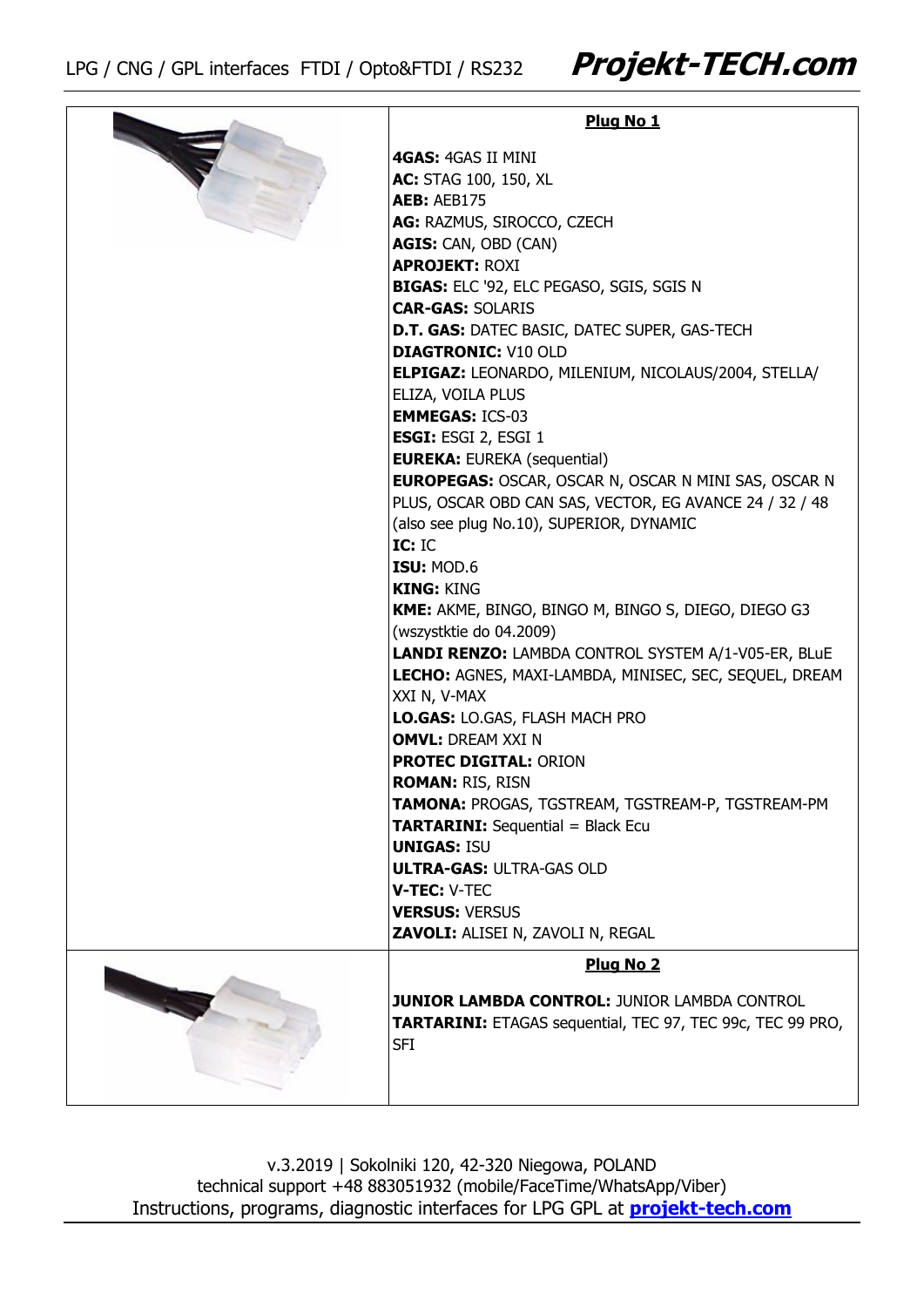| Plug No 3                                                                                  |
|--------------------------------------------------------------------------------------------|
| LOVATO: LOV-ECO, LOV-ECO PRO                                                               |
| Plug No 4                                                                                  |
| LANDI: LES 01, LES 98, LES 98A, LES 99, LIS                                                |
| Plug No 5                                                                                  |
| <b>AC: STAG 50</b>                                                                         |
| <b>AUTOGAS ITALIA (AI): LGC-700, LGC-720</b>                                               |
| <b>AUTRONIC: A-MON, AL-700, AL720/p, AL-800, AL820/p</b>                                   |
|                                                                                            |
| Plug No 6                                                                                  |
| AG: ZENIT JZ-2005/2009, COMPACT, Zenit PRO (OBD), Diesel,<br><b>BLUEBOX and new models</b> |
| <b>AUTOGAS ITALIA (AI): EASYJET, EASYDREM, POWERJET</b>                                    |
| <b>AUTRONIC: MISTRAL</b>                                                                   |
| <b>BAYKAN: BAYKAN</b>                                                                      |
| <b>CARGAS: BARDOLINI NEW</b>                                                               |
| <b>EASY GAS: D07 CHINA</b>                                                                 |
| <b>EMMEGAS: ECU 07</b>                                                                     |
| <b>EMMER: FRANK AUTRONIC</b>                                                               |
| <b>FEMA: SGI</b><br>JX GAS: Jie Xing GAS                                                   |
| <b>MIM GAS: FERONI, TORELLI</b>                                                            |
| <b>MOTOR GAS: SIS</b>                                                                      |
| <b>NIGS: ZANARDI</b>                                                                       |
| <b>POLIAUTO: SEQUENTAL</b>                                                                 |
| <b>TOMASETTO: TOMASETTO</b>                                                                |
| (additional, "aligator cable" if exist connect to +12V battery)                            |
| Plug No 7                                                                                  |
| AC: 4GAS, STAG 200, STAG 300, STAG 300 PLUS, STAG 300                                      |
| PREMIUM, STAG 4 (ECO), STAG XL, VECTOR, ISA2, ISA3, Qbox,                                  |
| Qnext, Qmax and new models Direct Injestions                                               |
| AGIS: ML210, P13 and newest                                                                |
| <b>ATIKER: FAST, MULTI FAST, SAFE FAST</b>                                                 |
| <b>CARGAS: SOLARIS</b><br><b>DIGITRONIC: DGI, EASY FAST</b>                                |
| <b>ESGI: ESGI 2</b>                                                                        |
| IC: $4-gas$                                                                                |
| LS: NEXT                                                                                   |
| KME: BINGO, BINGO M, BINGO S, DIEGO, DIEGO G3, DIEGO LS,                                   |
| NEVO PRO, NEVO-SKY Direct / Max                                                            |
|                                                                                            |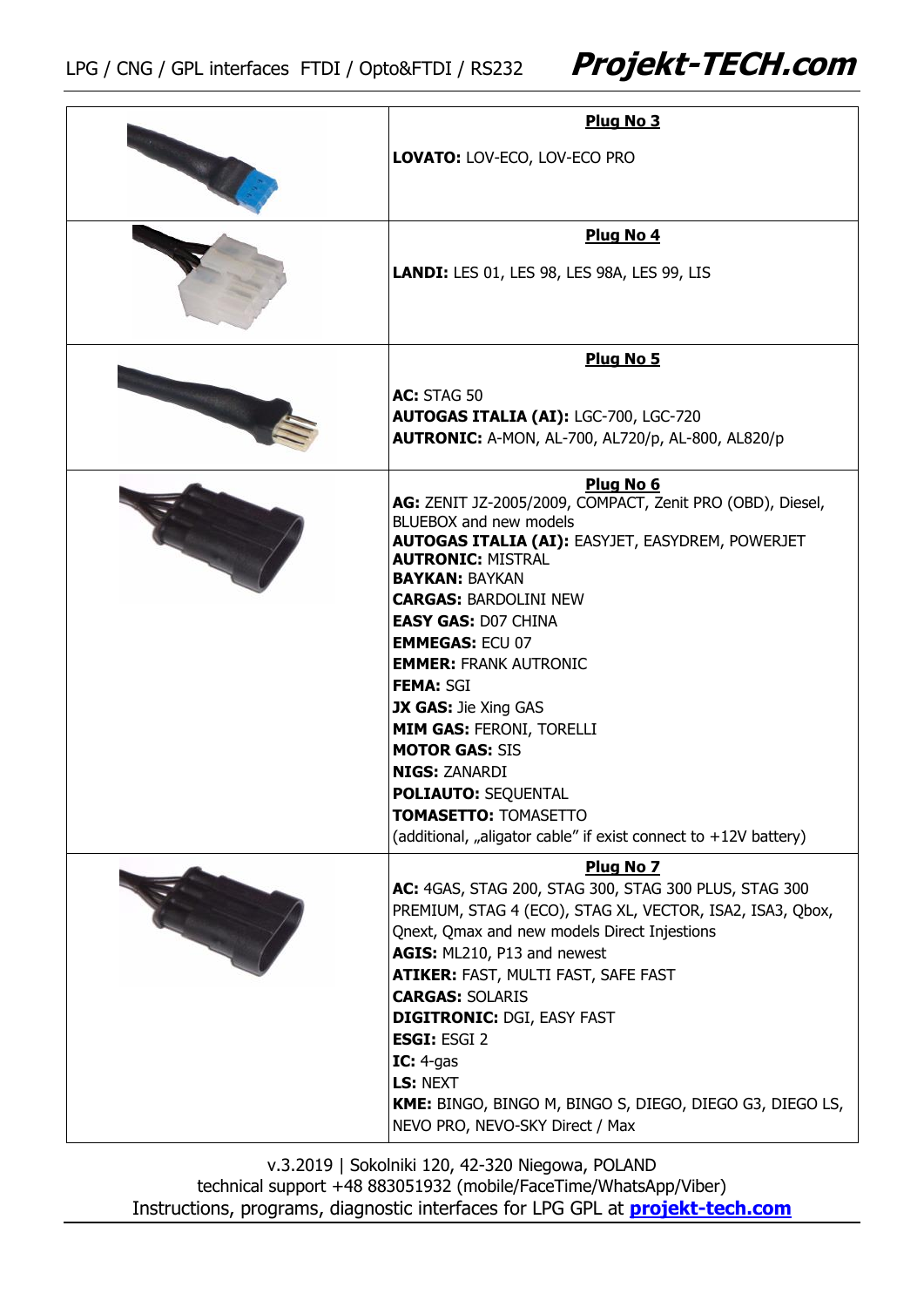| <b>LOGOGAS: LOGOGAS</b>                                            |
|--------------------------------------------------------------------|
| LOVATO: FAST, SMART, EASY                                          |
| LPGTECH: tech-100, tech-200, tech-300, tech-500 and newest         |
| MILANO: MILANO                                                     |
| <b>OPTIMA GAS: ECO-TEC, PRO-TEC</b>                                |
| <b>TAMONA: TGSTREAM NEW</b>                                        |
| <b>WENTGAS: WENTGAS</b>                                            |
|                                                                    |
| Plug No 8                                                          |
| A.E.B.: KING, 200x and new models                                  |
| <b>BIGAS: SGisN, SGisN OBD</b>                                     |
| <b>ELPIGAZ:</b> Stella, Maris, Polare and newest                   |
| E.G.S. (Euro Gas Service): Eco Diesel                              |
| <b>EMER: Emer</b>                                                  |
| <b>ENERGY REFORM: Energy Reform</b>                                |
| <b>GASITALY: GasItaly</b>                                          |
| JIEXING: JXECU-04, JXECU-06, JXECU-08                              |
| LANDI RENZO: IGSYSTEM, LCS/2, LCSA1/05, LCSE, OMEGAS               |
| MEGAJET: MegaJet (A.E.B. System)                                   |
| NLP: Techno Eco, NLP CNG Otogaz                                    |
| <b>ULTRAGAS: MINT-XI UltraGAS, RSI+</b>                            |
|                                                                    |
| <b>ROMANO:</b> RIS N, RIS N, ECU-PM48, ANTONIO (direct)            |
| <b>TARTARINI: EVO 1</b>                                            |
| <b>VOGEL: VGI</b>                                                  |
| <b>ZAVOLI: Alisei N</b>                                            |
| Plug No 9                                                          |
|                                                                    |
| <b>BRC: JUST JUNIOR</b>                                            |
|                                                                    |
|                                                                    |
|                                                                    |
|                                                                    |
| Plug No 10                                                         |
| <b>EUROPEGAS: OSCAR, OSCAR N, OSCAR N MINI SAS, OSCAR N</b>        |
| PLUS, OSCAR OBD CAN SAS, VECTOR, EG AVANCE 24 / 32 / 48            |
| (also see plug No.1), SUPERIOR, DYNAMIC                            |
|                                                                    |
|                                                                    |
|                                                                    |
|                                                                    |
|                                                                    |
| Plug No 11                                                         |
|                                                                    |
| <b>STEFANELLI:</b> SIS, SIS PLUS (for SIS+ please use plug no. 13) |
|                                                                    |
|                                                                    |
|                                                                    |
|                                                                    |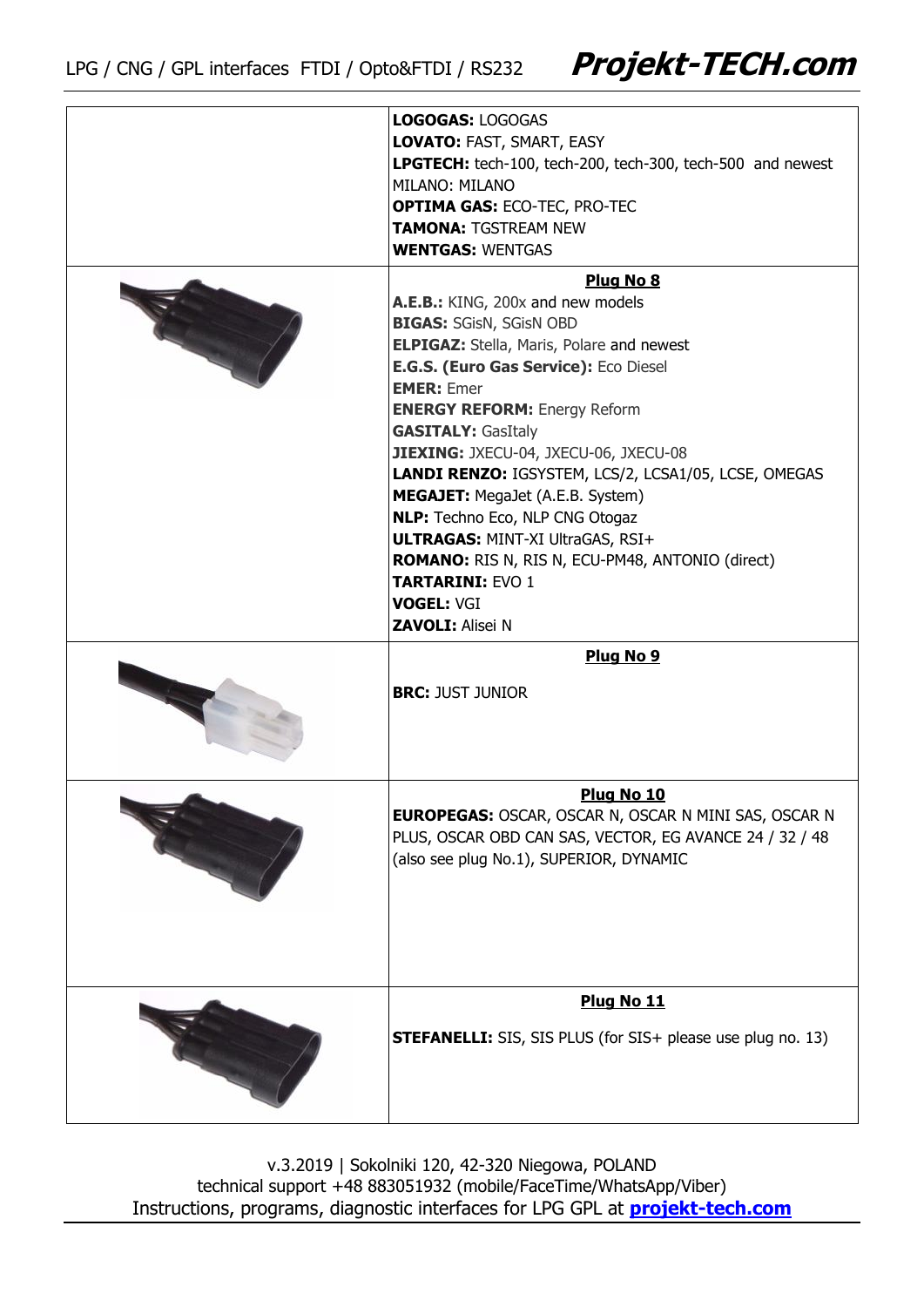| Plug No 12                                                                                    |
|-----------------------------------------------------------------------------------------------|
| LECHO: maxi-lambda (black oval)                                                               |
| RED - +12V   BROWN - Ground   WHITE -Line L (TxD)  <br><b>GREEN - line K (Rxd)</b>            |
| Plug No 13                                                                                    |
| <b>STEFANELLI:</b> SIS+ (optional "aligator" please connect to Lambda<br>Probe - dark colour) |
| Plug No 14                                                                                    |
| BRC: JUST, JUST HEAVY (black 6-pin)                                                           |
| Plug No 15                                                                                    |
| BSM (BARDOLINI / CARGAS): BSM, Bardolini B4, CarGas                                           |
| Plug No 16                                                                                    |
| S-Gas: all models with this plug                                                              |
| Plug No 17                                                                                    |
| <b>SimGas</b> SimGas 2 SimGas 3                                                               |